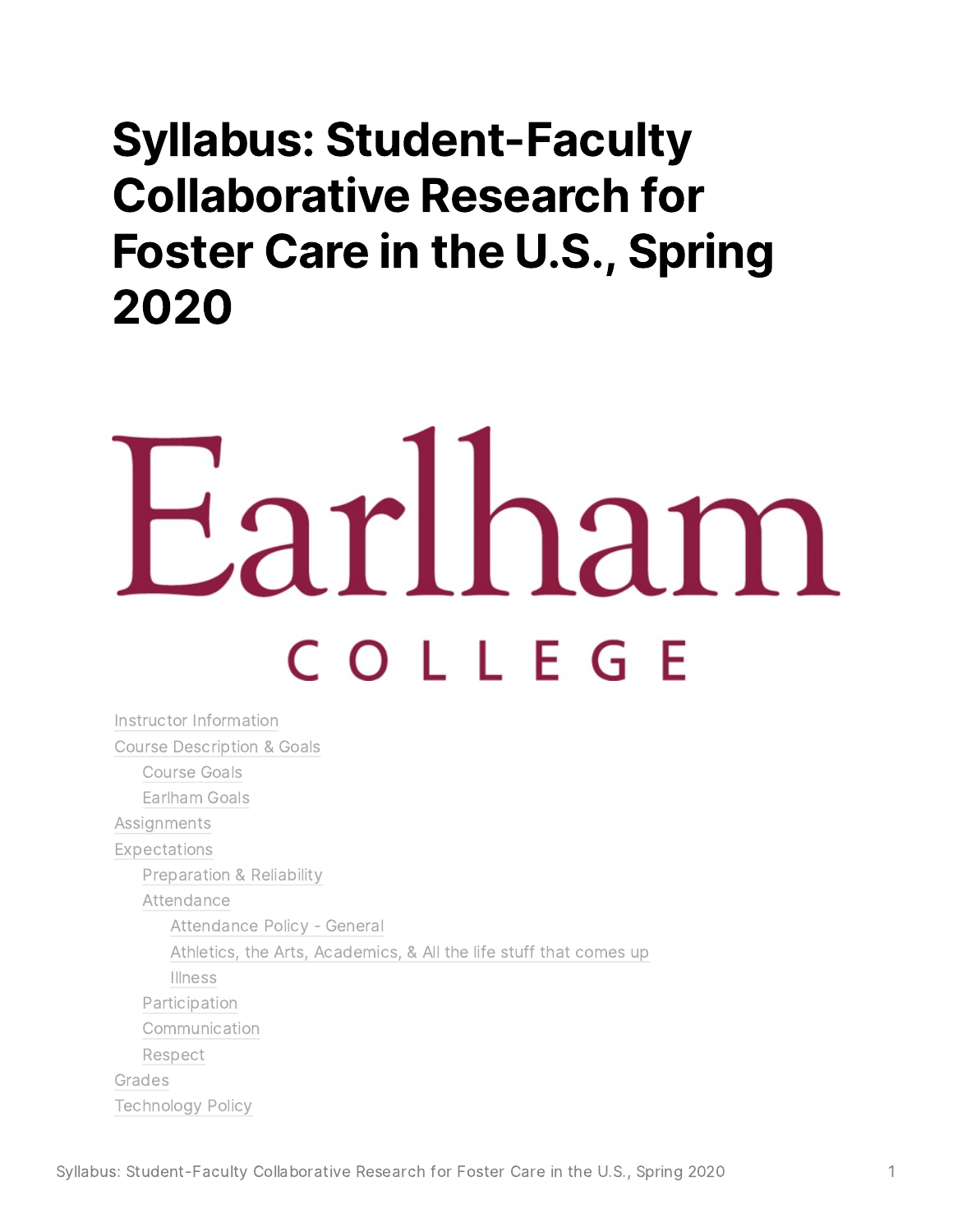[Electronic](#page-5-2) Devices in Class [Protecting](#page-5-3) Your Work Late [Policy](#page-6-0) Late Penalty [Waivers](#page-6-1) Late [Assignments](#page-7-0) & Penalties [Earlham](#page-8-0) Policies [Writing](#page-8-1) Center [Counseling](#page-8-2) Services Students with [Disabilities](#page-8-3) [Academic](#page-8-4) Integrity

## <span id="page-1-0"></span>Instructor Information

Name: Rachael D. Reavis, Ph.D.

Office: LBC <sup>305</sup>

Appointments: Sign up to meet with me at rachaelreavis.youcanbook.me. You do **Appointments**: Sign up to meet with me at rachaelreavis.youcanbook.me. You<br>not need to email first — just sign up. Be sure to indicate what the meeting is not need to email first — just sign up. Be sure to indicate what the meeting is<br>about. If there is not a time that works for you, send me an email with **several** about. If there is not a time that works for you, send me an email with **several** possible times so that we can schedule something quickly and painlessly.

Email: reavira@earlham.edu

## <span id="page-1-1"></span>Course Description & Goals

#### <span id="page-1-2"></span>Course Goals

In this Student-Faculty Collaborative Research Project, we will be working In this Stud<mark>e</mark><br>together to: together to:

Learn about the foster care system in the United States 1.

- 1. The history of child welfare in the United States
- The mstory of child weildre in the onited states<br>The effects of child abuse (including neglect), parental incarceration, and The effects of child abuse (including neglect), parental incarcerati<br>parental separation (removal from the home) on children's social, parental separation (removal from the home) on children's social, emotional, and physical development
- State and federal policies that govern child welfare in the United States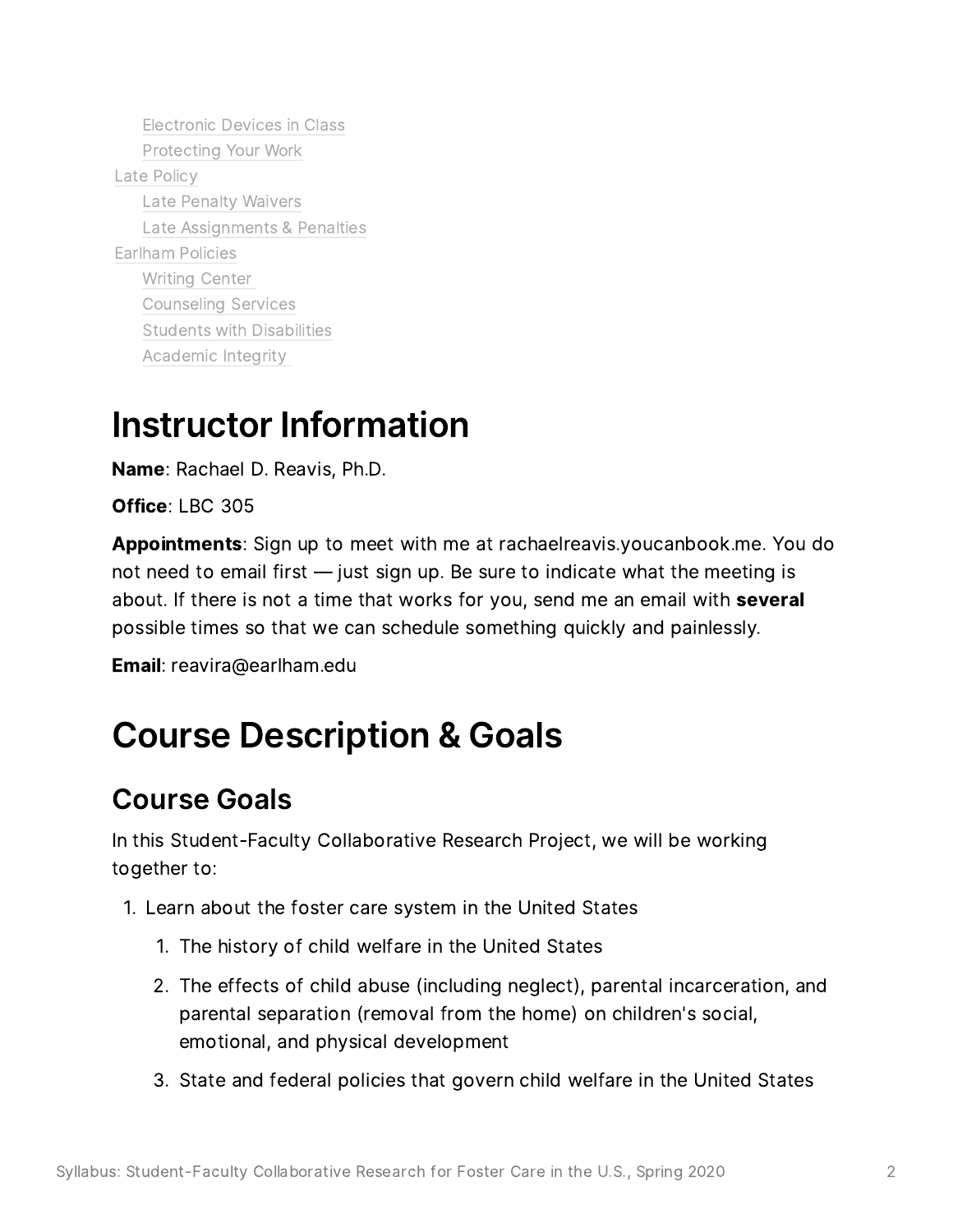- Design <sup>a</sup> course (or portions thereof) about Foster Care in the United States Design a course (or portions thereof) about Foster<br>that will be taught for the first time in Spring 2021. that will be taught for the first time in Spring 2021.
	- nat will be taught for the first time in Spring 2021.<br>1. Select readings, podcasts, videos, or other sources of information.
	- Select readings, poucasts, videos, or other sources or imormation.<br>Design in-class and out-of-class assignments to help students reach the Design in-class<br>assigned goals.

# <span id="page-2-0"></span>Earlham Goals 1.

- Students will **communicate** with each other and the professor through<br>discussion, writing, and presentation. Students will gain skills in discussion, writing, and presentation. Students will gain skills in<br>communicating to a range of audiences, including professionals, students, and communicating to<br>the general public.
- Students will investigate a number of topics related to foster care from a wide range of sources, including academic, popular press, podcasts, and wide range of sources, including academic, popular press, podcasts, and<br>videos. Students will carefully analyze the information and evaluate which sources will be the most powerful and critical for future students.
- 3. Students will integrate their knowledge and skills across multiple sources. Students will integrate information they have learned with information shared by their team members. For students who have relevant personal or by their team members. For students who have relevant personal or<br>professional experience, they will integrate course material with their realprofessional experi<br>world experiences.
- world experiences.<br>4. Students will **create** and innovate by designing high-quality, creative assignments for future students to gain and assess their knowledge and skills.
- 5. Students will reflect on their own career paths in light of the knowledge gained over the semester

# <span id="page-2-1"></span>Assignments

This is fairly broad and will likely shift and grow as we work together this semester. semester.

nester.<br>Sometimes students will be expected to identify potential readings, podcasts, Sometimes students will be expected to identify potential readings, podcasts<br>videos, etc. that could be relevant for the assigned topic. As a group, we will videos, etc. that could be relevant for the assigned topic. As a group, we will<br>identify a list of sources that we want to explore this semester.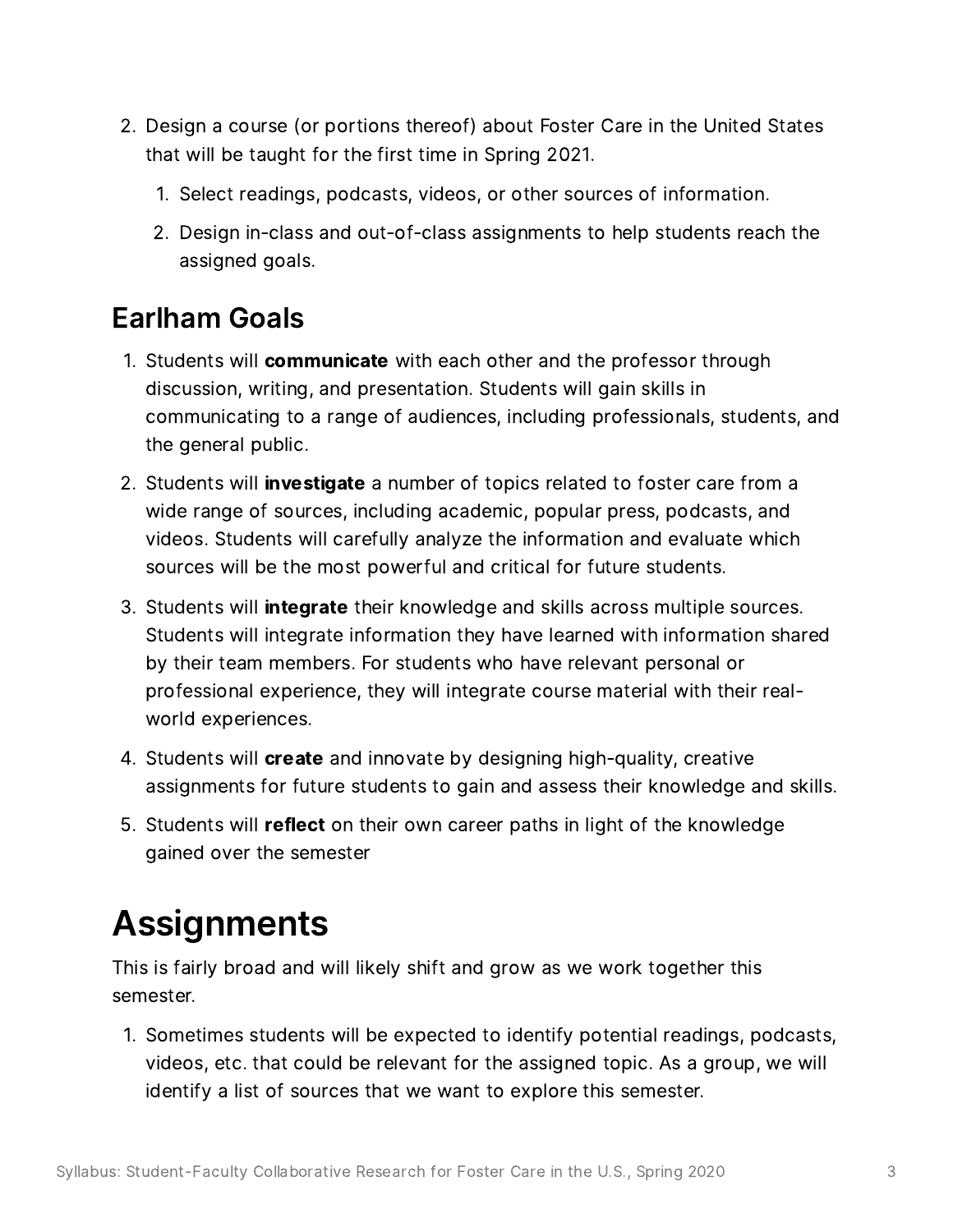- Students will be expected to read, listen to, watch, etc. their source(s) and be Students will be expected to read, listen to, watch, etc. their source(s) and be<br>able to present them clearly to the group. Sometimes all of us will review the able to present them clearly to the group. Sometimes all of us will review the<br>same source, sometimes a subgroup will review the source, and sometimes each individual will be presenting individually.
- Students will design assignments for future students. Students will be expected to contribute to the brainstorm table. Students will be expected to expected to contribute to the brainstorm table. Students will be expected to<br>create detailed designs of approximately three assignments, at least one of create detailed designs of approximately three assignments, at least one<br>which is an in-class assignment. These may be created individually or in which is an in-class assignment. These may be created individually or in<br>groups, which we will decide together. We will do some of these assignments together as <sup>a</sup> class and assess them.

# <span id="page-3-0"></span>Expectations

#### <span id="page-3-1"></span>Preparation & Reliability

For this to be successful, we all need to be able to count on each other to complete the assigned tasks. We all get behind sometimes, but this should be <sup>a</sup> complete the assigned tasks. We all get behind sometimes, but this should be a<br>rare occurrence, happening no more than once per semester. (Unless an extended rare occurrence, happening no more than once per semester. (Unless an extende<br>sickness or other issue arises.) You should take notes or some other method for sickness or other issue arises.) You should take notes or some other method for<br>sharing information about your readings if you have to be absent. That way your knowledge can still be shared in your absence.

#### <span id="page-3-2"></span>Attendance

#### <span id="page-3-3"></span>Attendance Policy - General

Atteridarice Policy - Gerierar<br>You are expected to attend each meeting, arrive on time, and be engaged. **If you** You are expected to attend each meeting, arrive on time, and be engaged. **If you**<br>**miss more than five classes, you will be asked to drop the course** (if before the **miss more than five classes, you will be asked to drop the course** (if before the drop date) **or will fail the course** (if after the drop date). You were all chosen drop date) **or will fail the course** (if after the drop date). You were all chosen<br>because you are dedicated students interested in this topic, so I do not anticipate because you are de<br>this will be an issue.

#### <span id="page-3-4"></span>Athletics, the Arts, Academics, & All the life stuff that comes up

If you have to miss class for <sup>a</sup> foreseeable reason (athletics, performances, conferences, court dates, weddings, etc.), just let me know in advance. We will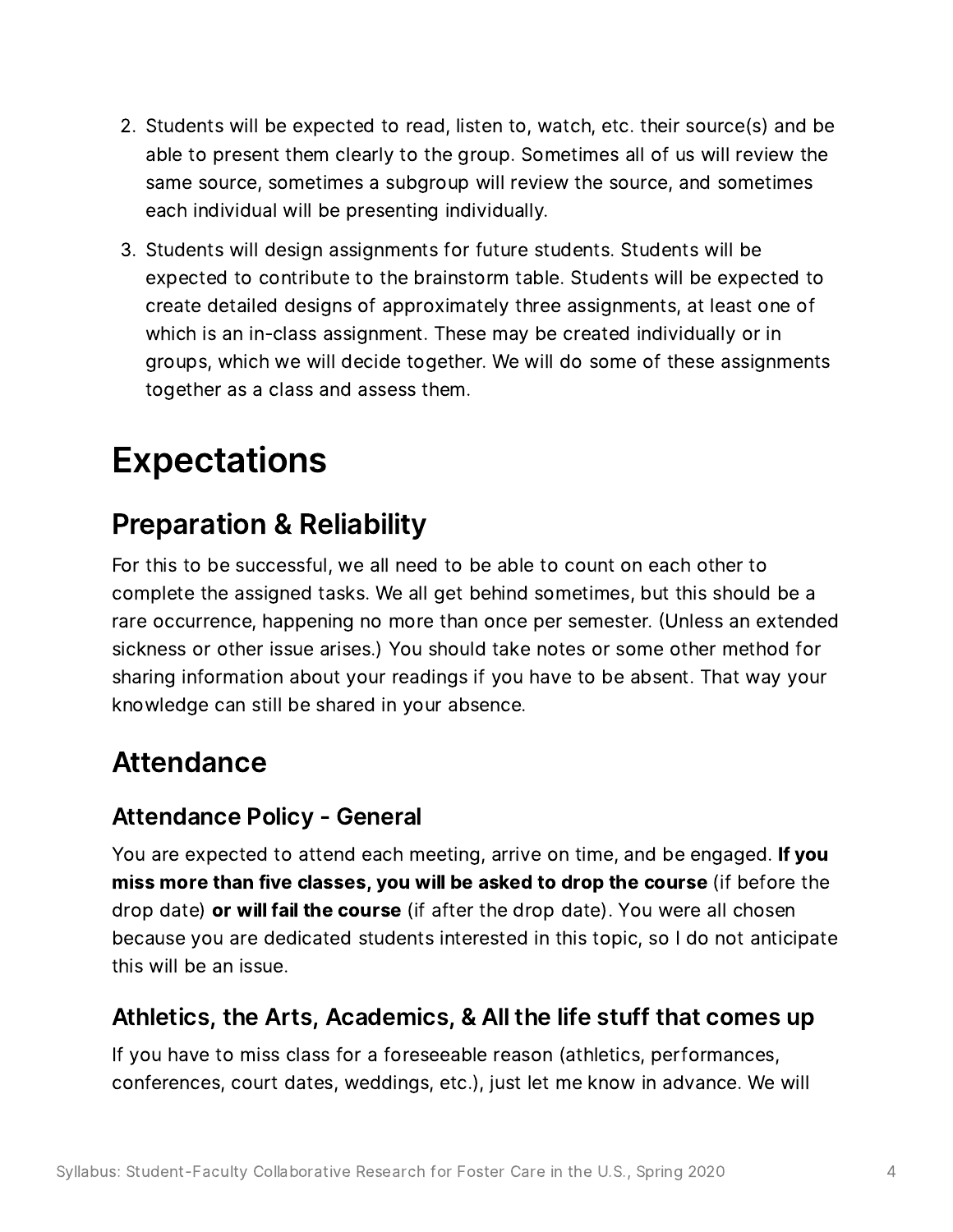discuss what arrangements need to be made. In some cases, <sup>I</sup> will ask you to discuss what arrangements need to be made. In some cases, I will ask you to<br>provide summaries of what you read or video introductions to some assignment. provide summaries of what you read or video introductions to some assignm<br>In other cases, I'll ask you to review what we worked on & provide me with a In other cases, I'll ask you to review what we worked on & provide me with a short summary via email (roughly a paragraph, with a reaction to what you<br>learned/thought about what we did while you were away.)

#### <span id="page-4-0"></span>Illness

**niness**<br>Don't come to class sick! I do not want your illness, so please don't come. If you Don't come to class sick! I do not want your illness, so please don't come. If yo<br>feel well enough to participate, but don't want to infect the rest of us, you can feel well enough to participate, but don't want to infect the rest of us, you can<br>video chat in (just give me a heads up). If you video chat in, it will not count as an video chat in (just give me a heads up). If you video chat in, it will not count as a<br>absence. You have five absences, which should be enough to cover foreseeable absence. You have five absences, which should be enough to cover foreseeable absences and a sickness or two. If you develop a serious illness that causes you to miss more than the allotted classes, we can discuss options.

#### <span id="page-4-1"></span>Participation

We will all participate each day in conversation and other tasks. We will strive to balance engaged participation with the need to give space for everyone and not dominate. Again, <sup>I</sup> anticipate that everyone will participate adequately. If <sup>I</sup> notice dominate. Again, I anticipate that everyone will participate adequately. If I notice over the course of 3-4 classes that a student is not meeting participation expectations, I will speak to the student individually and make a performance<br>improvement plan. If you know that there is a reason you will be less participatory than usual on <sup>a</sup> given day, just let me know beforehand. As long as this is <sup>a</sup> rare occurrence, it will be fine. <sup>I</sup> would rather have you in class quietly listening than have you stay home simply because you don't feel like participating one day.

#### <span id="page-4-2"></span>Communication

We are <sup>a</sup> team and communication is key! We will decide as <sup>a</sup> team what We are a team and communication is key! We will decide as a team what<br>communication platform(s) we will use and will agree to check those platforms communication platform(s) we will use and will agree to check those platforms reqularly. If troublesome communication patterns arise, I will discuss them regularly. If troublesome communication patterns arise, I will discuss them<br>individually with students or as a group. Again, I don't anticipate this will be an individ<br>issue.

#### <span id="page-4-3"></span>Respect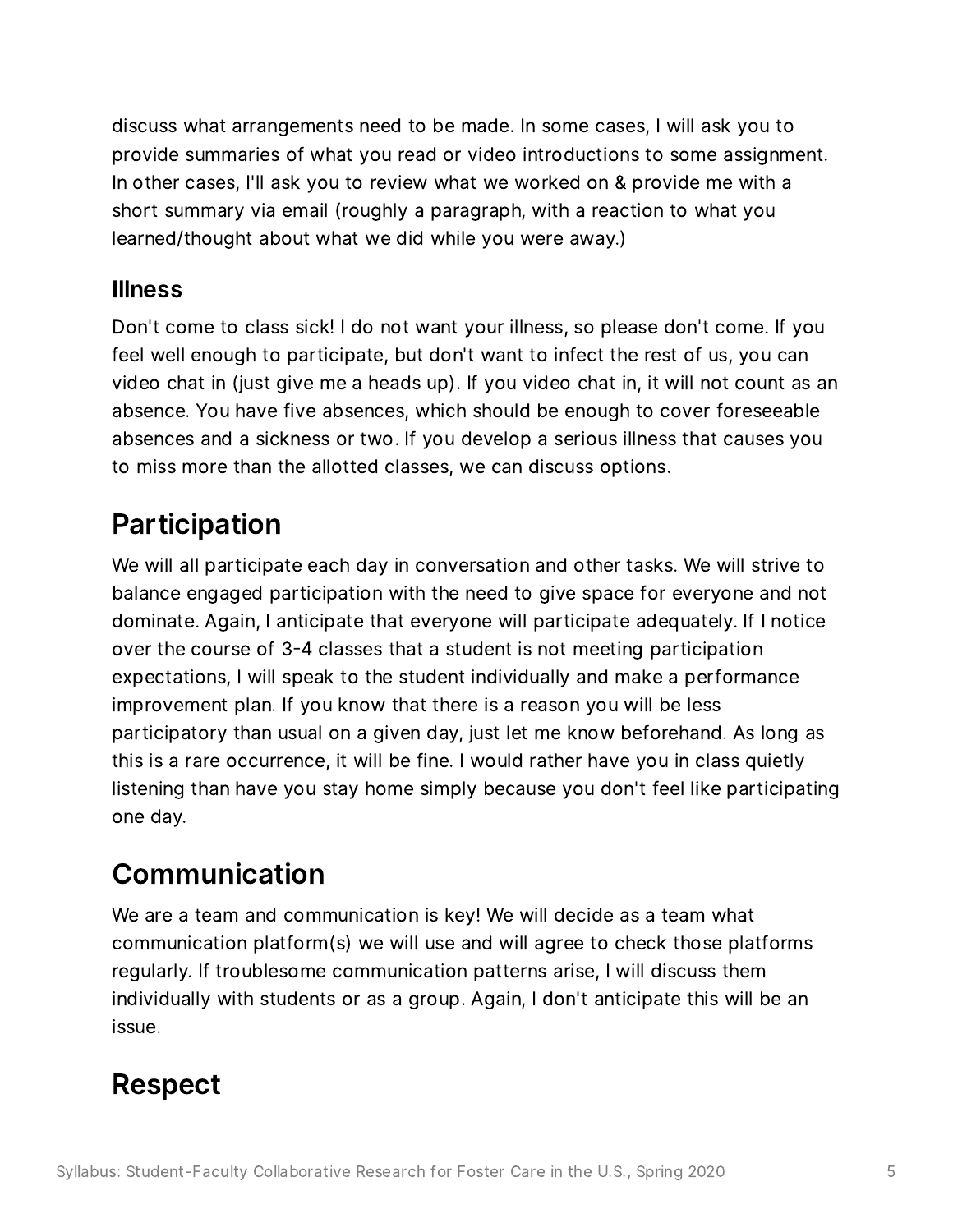We will all respect each other as people, even if we deeply disagree with one another. We will discuss topics that will be personally sensitive for some. We will another. We will discuss topics that will be personally sensitive for some. We will<br>also discuss parenting practices and other practices that are culturally based. We also discuss parenting practices and other practices that are culturally b<br>must be respectful of everyone's perspectives, experiences, and cultural must be respectful of everyone's perspectives, experiences, and cultural backgrounds, while critically examining empirical research on the topic.

# <span id="page-5-0"></span>Grades

Rachael will check in individually with students roughly every <sup>3</sup> weeks and let Rachael will check in individually with students roughly every 3 weeks and let<br>them know which grade they are on target for. She will communicate earlier as them know which grade they are on target for. She will communicate earlier as needed.

# <span id="page-5-1"></span>Technology Policy

#### <span id="page-5-2"></span>Electronic Devices in Class

You should each bring <sup>a</sup> device to class each day, because we will often be You should each bring a device to class each day, because we will often b<br>working collaboratively and should all be able to do so. However, you are working collaboratively and should all be able to do so. However, you are<br>expected to be on-task if using your device. If someone is speaking or expected to be on-task if using your device. If someone is speaking or<br>presenting, please make an announcement at the beginning if you will be taking presenting, please make an announcement at the beginning if you will be tak<br>notes, etc. If you are not taking notes and need (or want) to look something notes, etc. If you are not taking notes and need (or want) to look something<br>relevant up, just let us know. If we don't know that you are looking something up relevant up, just let us know. If we don't know that you are looking something up<br>on your phone, it can look like you are being rude. Again, communication is key!

#### <span id="page-5-3"></span>Protecting Your Work

r rotecting frour work<br>You need to protect yourself against technology problems. You need to develop **You need to protect yourself against technology problems**. You need to de<br>work habits that take potential technological problems into account. **These** work habits that take potential technological problems into account. **These**<br>**habits will serve you in your career**. Technological problems are a fact of life, **habits will serve you in your career**. Technological problems are a fact of lif<br>and are not considered unforeseen issues. (Your dorm falling into a sinkhole and are not considered unforeseen issues. (Your dorm falling into a sinkhole would qualify as "unforeseen".) Start early and save often. Always keep a backup<br>of your work. Carbonite and Backblaze are two services that will automatically of your work. Carbonite and Backblaze are two services that will automatically<br>back your work up into a cloud. Or you can invest in an external hard drive. Or back your work up into a cloud. O<br>you can email yourself your work.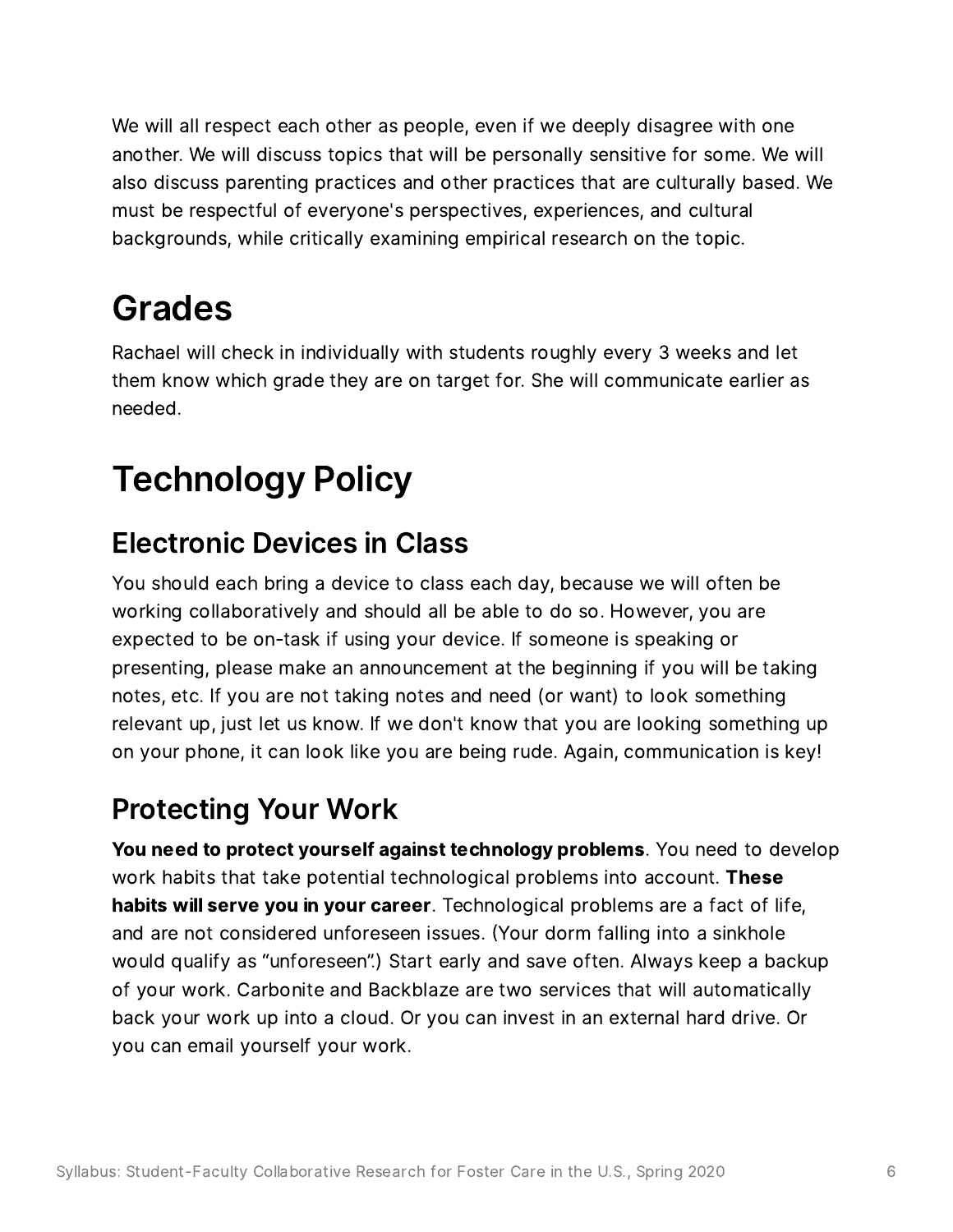Computer viruses, lost flash drives, corrupted files, incompatible formats, WiFi connectivity problems – none of these unfortunate events should be considered connectivity problems – none of these unfortunate events should be considere<br>an emergency. Take the proper steps to ensure that your work will not be lost an emergency. Take the proper steps to ensure that your work will not be lo<br>forever. Learn the locations and operating hours of all the computer labs on forever. Learn the locations and operating hours of all the computer labs on campus. Do not procrastinate. The Help Desk is also available (helpdesk@earlham.edu).

\*Drawn from material from George <sup>H</sup>. Williams

# <span id="page-6-0"></span>Late Policy

#### <span id="page-6-1"></span>Late Penalty Waivers

You each have three "free" opportunities during the semester to have an assignment be one day late. If it is something that you are presenting in class, <sup>I</sup> assignment be one day late. If it is something that you are presenting in class, I<br>need at least 48-hours notice that you will not have your assignment ready. If you need at least 48-hours notice that you will not have your assignment ready. If yo<br>let me know in less than that time, you will not be able to use your Late Penalty let me know in less than that time, you will not be able to use your Late Penalty<br>Waivers.

We will keep track of your waivers right here:

|                                 |          | e will keep track of your v |  |  |  |
|---------------------------------|----------|-----------------------------|--|--|--|
|                                 |          | ▼ Kennedy Buyer             |  |  |  |
|                                 | □ 3      |                             |  |  |  |
|                                 | $\Box$ 2 |                             |  |  |  |
|                                 | $\Box$ 1 |                             |  |  |  |
|                                 |          | ▼ Mallory Crosby            |  |  |  |
|                                 | $\Box$ 3 |                             |  |  |  |
|                                 | $\Box$ 2 |                             |  |  |  |
|                                 | $\Box$ 1 |                             |  |  |  |
| ▼ Salma Khalaf                  |          |                             |  |  |  |
|                                 | $\Box$ 3 |                             |  |  |  |
|                                 | $\Box$ 2 |                             |  |  |  |
|                                 | $\Box$ 1 |                             |  |  |  |
|                                 |          |                             |  |  |  |
| Student-Faculty Collaborative I |          |                             |  |  |  |

Syllabus: Student-Faculty Collaborative Research for Foster Care in the U.S., Spring 2020 7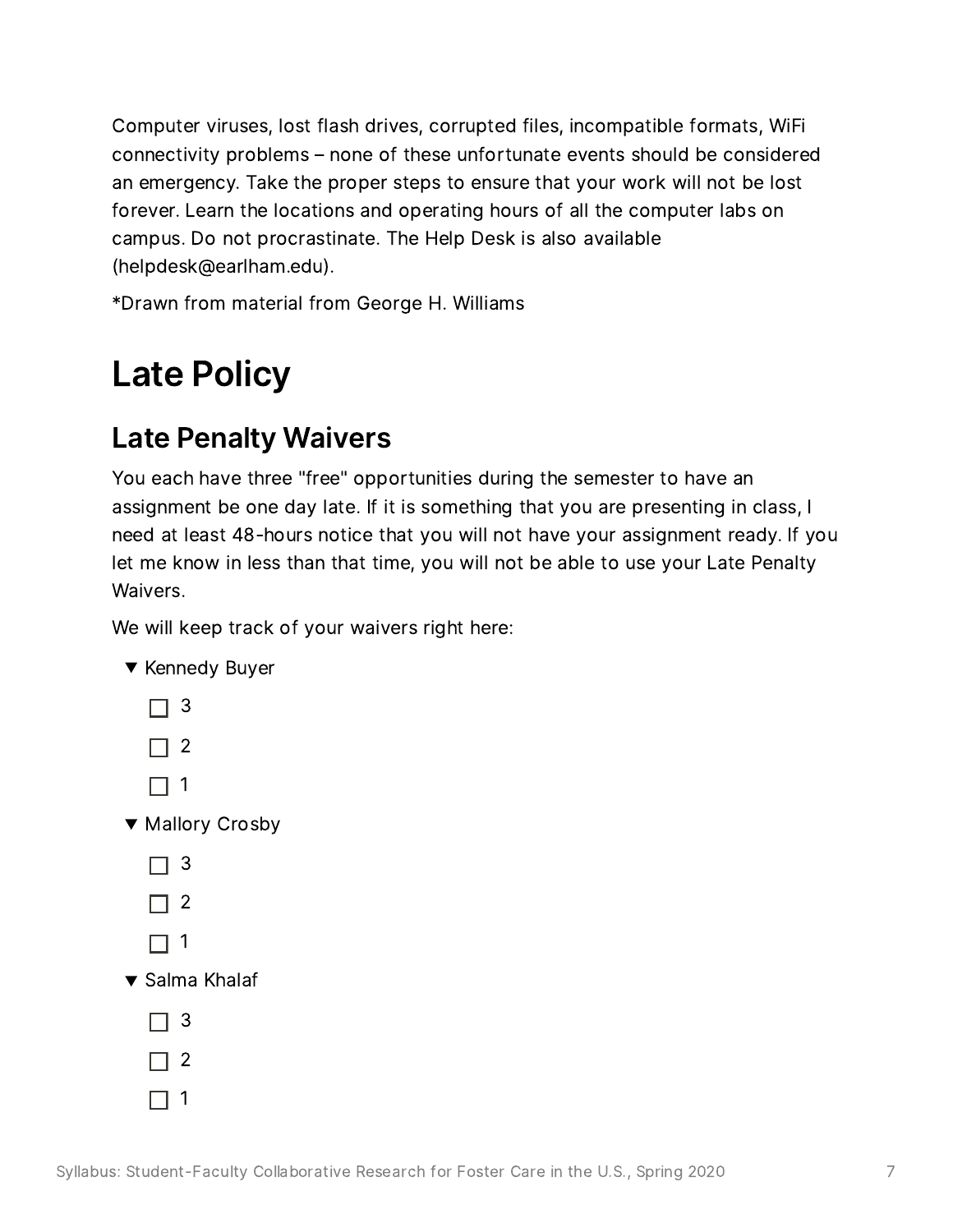| $\blacktriangledown$ Esther Mano |  |
|----------------------------------|--|
|                                  |  |

- $\Box$  3
- $\Box$  2
- $\Box$  1
- Grace Muma 3
	- $\Box$  3
	- $\Box$  2
	- $\Box$  1
- Emma O'Brien 3
	- $\Box$  3
	- $\Box$  2
	- $\Box$  1
- Avery Salerno 3
	- $\Box$  3
	- $\Box$  2
	- $\Box$  1

#### <span id="page-7-0"></span>Late Assignments & Penalties

Late Assignments & Penalties<br>Assignments later than four days will not be graded. Assignments will be graded Assignments later than four days will not be graded. Assignments will be graded<br>up to 4 days late; however, they will be graded when I get a chance to do it. Thus, up to 4 days late; however, they will be graded when I get a chance to do it. Thus, you may have to wait several weeks for feedback.

We will decide together how much assignments will be & what late penalties look like. For example, assignments could be individually penalties look like. For example, assignments could be individually<br>penalized (at least 10% penalty per day) or we could have it decrease penalized (at least 10% penalty per day) or we cc<br>another part of the grade (such as participation).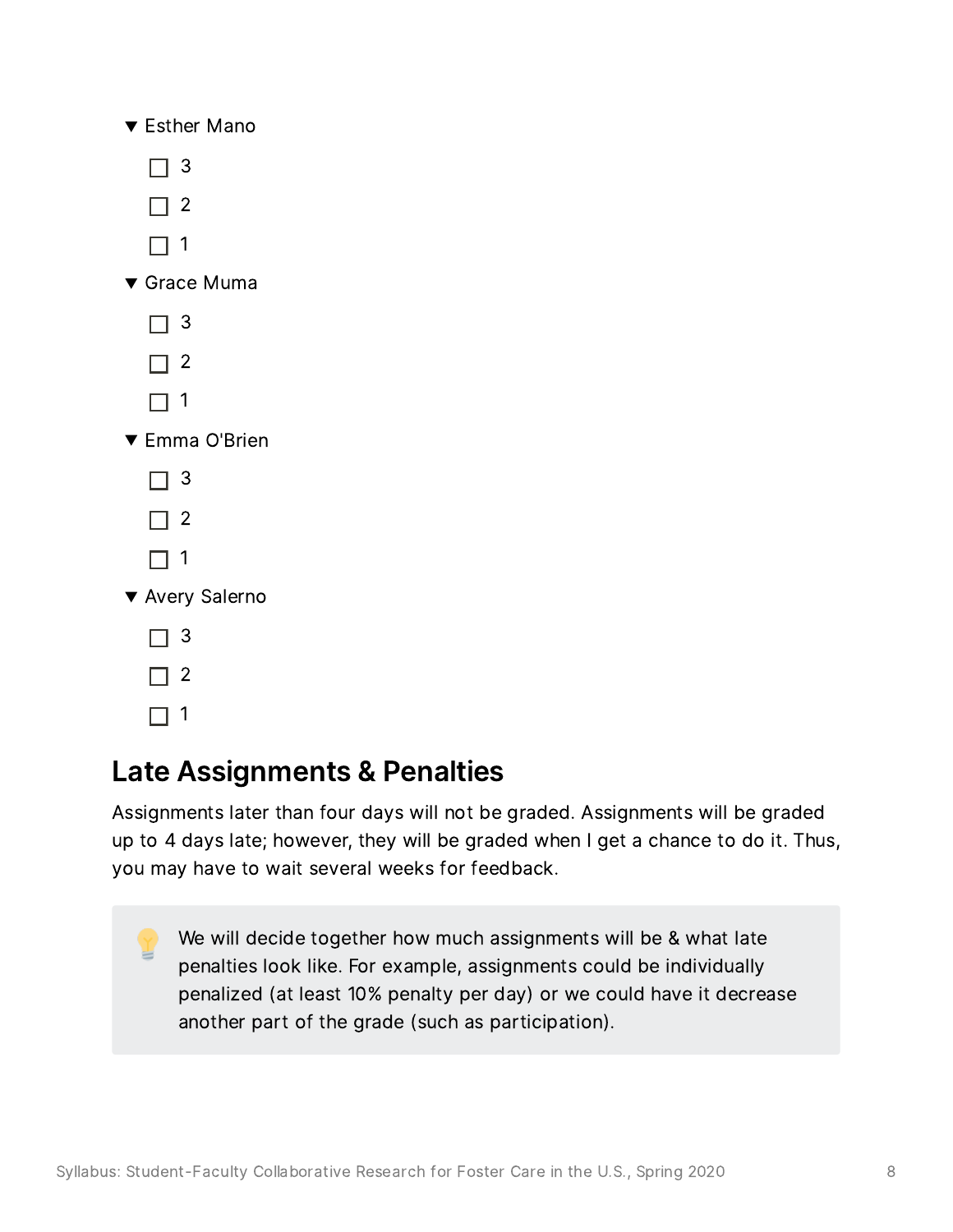# <span id="page-8-0"></span>Earlham Policies

## <span id="page-8-1"></span>Writing Center

**THITH CETTE:**<br>The writing center is available to you at any point in the writing process, from The writing center is available to you at any point in the writing process, from<br>idea generation to final proofing & editing. You can use the writing center for idea generation to final proofing & editing. You can use the writing center for smaller assignments (like an assignment proposal) or larger assignments (like a paper).

## <span id="page-8-2"></span>Counseling Services

College can be <sup>a</sup> stressful time, and can exacerbate existing issues or bring new College can be a stressful time, and can exacerbate existing issues or bring n<br>ones up. We will also be discussing difficult topics. Please do not hesitate to ones up. We will also be discussing difficult topics. Please do not hesitate to<br>reach out for help and make an appointment with counseling services: http://[www](http://www.earlham.edu/counseling-services/).[earlham](http://www.earlham.edu/counseling-services/).[edu](http://www.earlham.edu/counseling-services/)/[counseling](http://www.earlham.edu/counseling-services/)-[services](http://www.earlham.edu/counseling-services/)/

### <span id="page-8-3"></span>Students with Disabilities

Students with <sup>a</sup> documented disability (e.g., physical, learning, psychiatric, visual, Students with a documented disability (e.g., physical, learning, psychiatric, visual,<br>hearing, etc.) who need to arrange reasonable classroom accommodations should request accommodation memos from the Academic Enrichment Center and contact their instructors each semester. For greater success, students are strongly encouraged to visit the Academic Enrichment Center within the first two strongly encouraged to visit the Academic Enrichment Center within the first tw<br>weeks of each semester to begin the process. <u>http://www.earlham.edu/policies-</u> weeks of each semester to begin the process. <u>http://www.earlham</u><br><u>and[-handbooks/academic/policy-on-student-learning-disabilities/](http://www.earlham.edu/policies-and-handbooks/academic/policy-on-student-learning-disabilities/)</u>

## <span id="page-8-4"></span>Academic Integrity

All students are expected to conduct themselves with honesty and integrity in All students are expected to conduct themselves with honesty and integrity in<br>this course. The honor code is both a privilege and a responsibility, and you are this course. The honor code is both a privilege and a responsibility, and you are<br>expected to take it seriously. **Suspected infractions, such as plagiarism will be** expected to take it seriously. Suspected infractions, such as plagiarism will be treated seriously and will be reported. Furthermore, if you are aware of a violation of academic integrity, it is your responsibility to take action. Violations may result in <sup>a</sup> <sup>0</sup> for the assignment or failure of the course.

Learning to think for yourself, assess information judiciously, and speak and write effectively in your own voice is at the heart of a liberal arts education and global citizenship. Treasure and cultivate these skills. Papers and other work, including